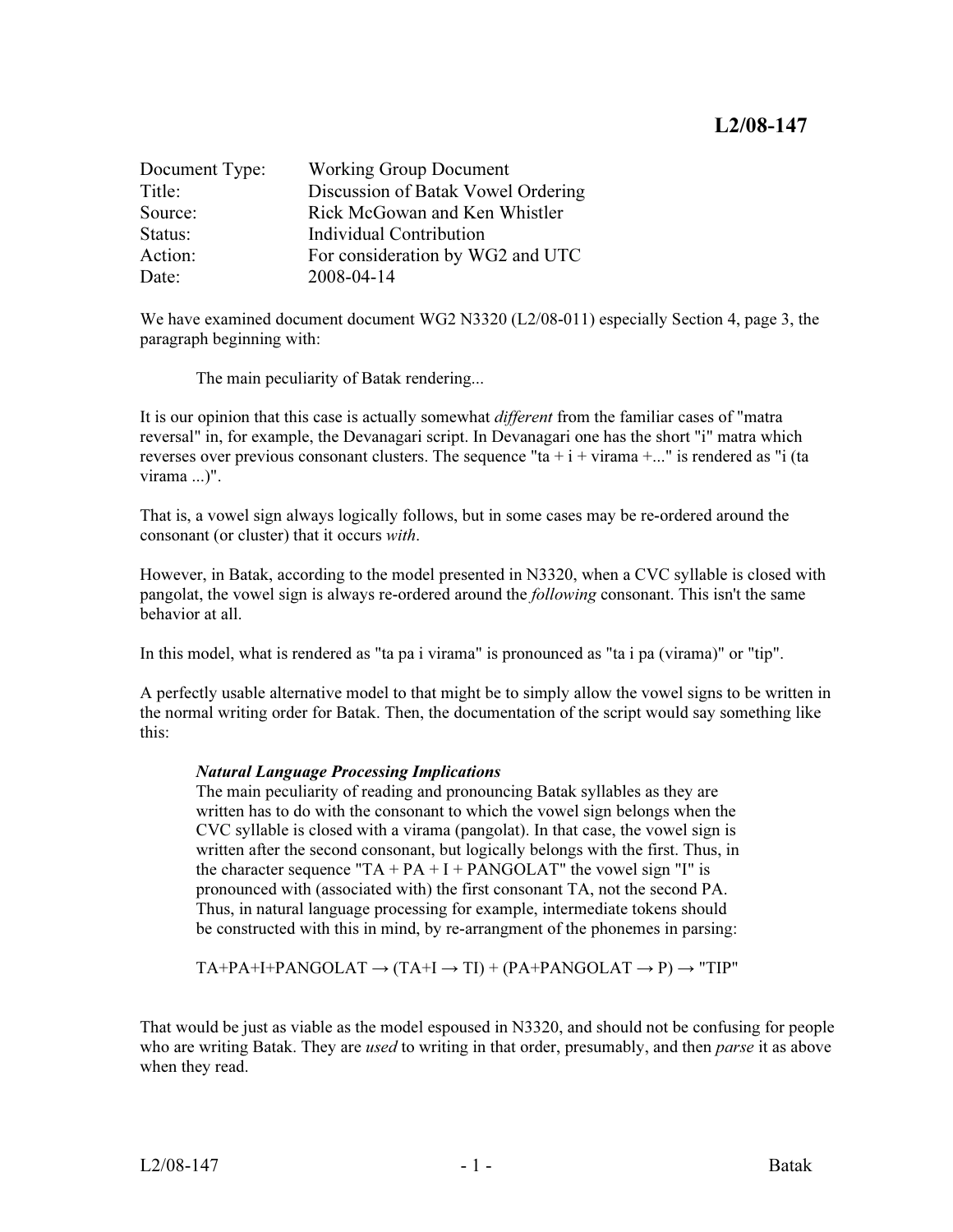This model considerably simplifies *font* construction and *input* methods for Batak, while (hopefully) not complicating the reading, spell-checking, etc. Only syllabic parsing for NLP would be affected.

It should not noticeably affect string search, either.

There is an impact on string searching, but primarily for *substrings*, and not for whole words. The proposal, for example, notes that the visual sequence:

```
{pa ra o \ ka sa i \}
```
with closed syllables, and read "por-kis", needs to be distinguished in searching from:

```
{pa ra o ka sa i}
```
with open syllables, and read "parokasi".

The proposal opts for encoding these as:

 $\langle$ pa, o, ra, \, ka, i, sa,  $\rangle$  versus  $\langle$ pa, ra, o, ka, sa, i $\rangle$ 

so that each syllable gets a distinct string representation, and so that a substring match for "paro" would not match the first 3 characters of "por" by mistake.

However, whole word matching would not be a problem for either approach.

And in any case, it is an issue to be debated and discussed--not just assumed--how substring matching should best proceed for a script like Batak, anyway. If a visual sequence {pa ra  $o$ } is typed in as a search term, why should it *not* match the initial substring of the visual sequence {pa ra o \}, even if the latter sequence is read differently?

There is also the potential for complicating sorting, depending on how collation is done for Batak.

Our guess is that, like most Brahmi-based scripts, sorting would be done more or less on a syllabic basis, so the user would expect:

 ka ki ku kak kik kuk kap kip kup kat kit kut pa pi pu pak pik puk pap pip pup pat pit put ta ti tu tak tik tuk tap tip tup tat tit tut etc., etc.

To that kind of sorting right, one must parse out and weight entire syllables -- and for that it doesn't really make any difference whether one is grabbing and weighting <ta, pa, i, pangolat> or <ta, i, pa, pangolat> for the "tip" syllable.

But it might make things more difficult for *default* sort tables, which don't parse out syllables. To get UCA approximately correct for Batak, if it were done in logical order, all it needs for the above order is:

 $ka < pa < ta < i < u$